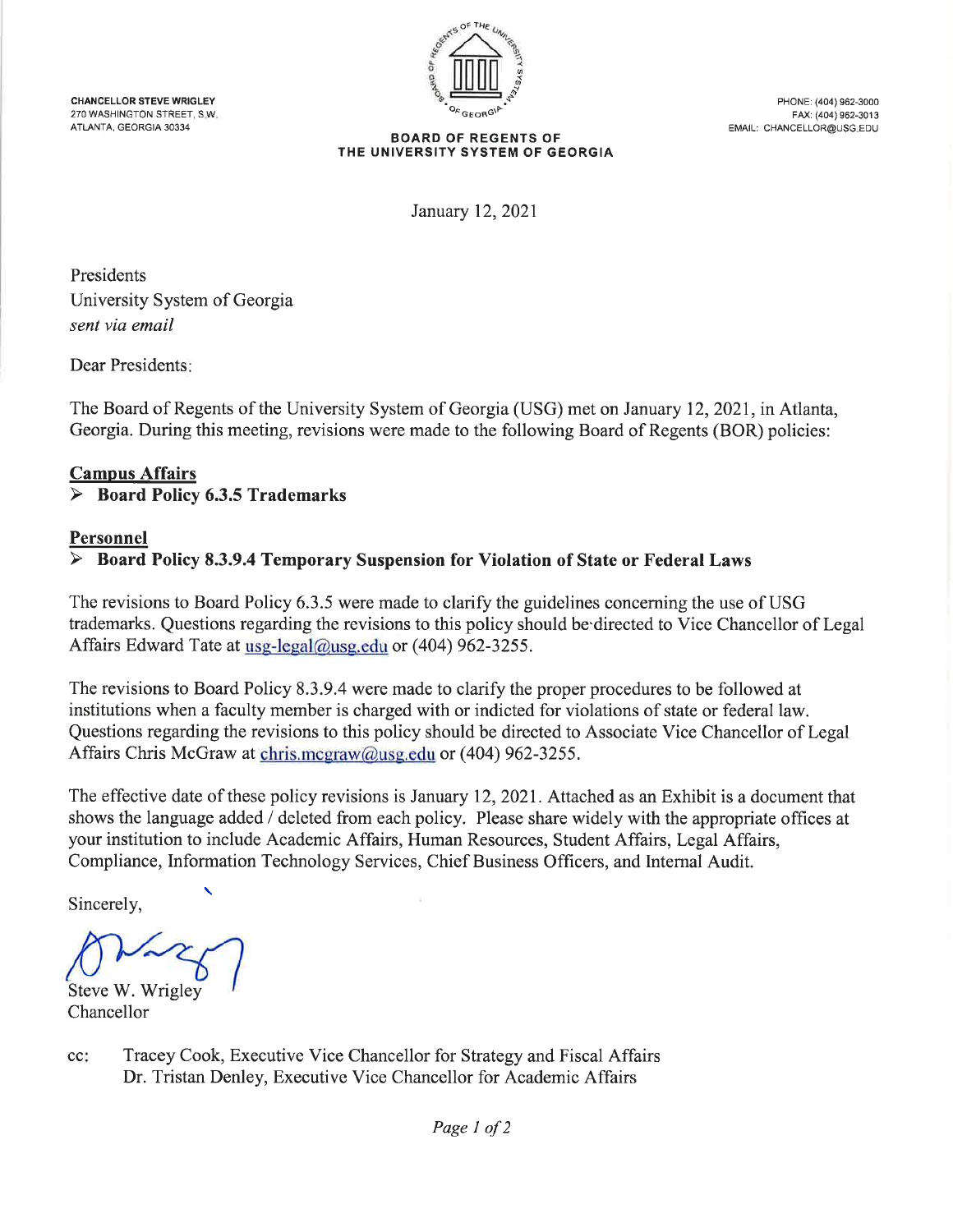Teresa MacCartney, Executive Vice Chancellor for Administration Ashley Jones May, Chief of Staff and Vice Chancellor for External Affairs Claire Arnold, Vice Chancellor for Internal Audits, Chief Audit Officer Dr. John Fuchko, III, Vice Chancellor for Organizational Effectiveness Dr. Juanita Hicks, Vice Chancellor for Human Resources Sandra Neuse, Vice Chancellor for Real Estate and Facilities Dr. Joyce Jones, Vice Chancellor for Student Affairs Dr. Bobby Laurine, Vice Chancellor and Chief Information Officer Karen McCauley, Vice Chancellor of Development Aaron Diamant, Vice Chancellor for Communications Edward Tate, Vice Chancellor of Legal Affairs and Secretary to the Board Dr. Martha Venn, Vice Chancellor for Academic Affairs Chris McGraw, Associate Vice Chancellor of Legal Affairs Brooke Bowen, Senior Legal Counsel Mike Coverson, Director of Safety and Security Wesley Horne, Director of Ethics and Compliance **Institutional Chief Human Resource Officers** Institutional Title IX Leads **Institutional Chief Business Officers Institutional Legal Officers Institutional Effectiveness Leads**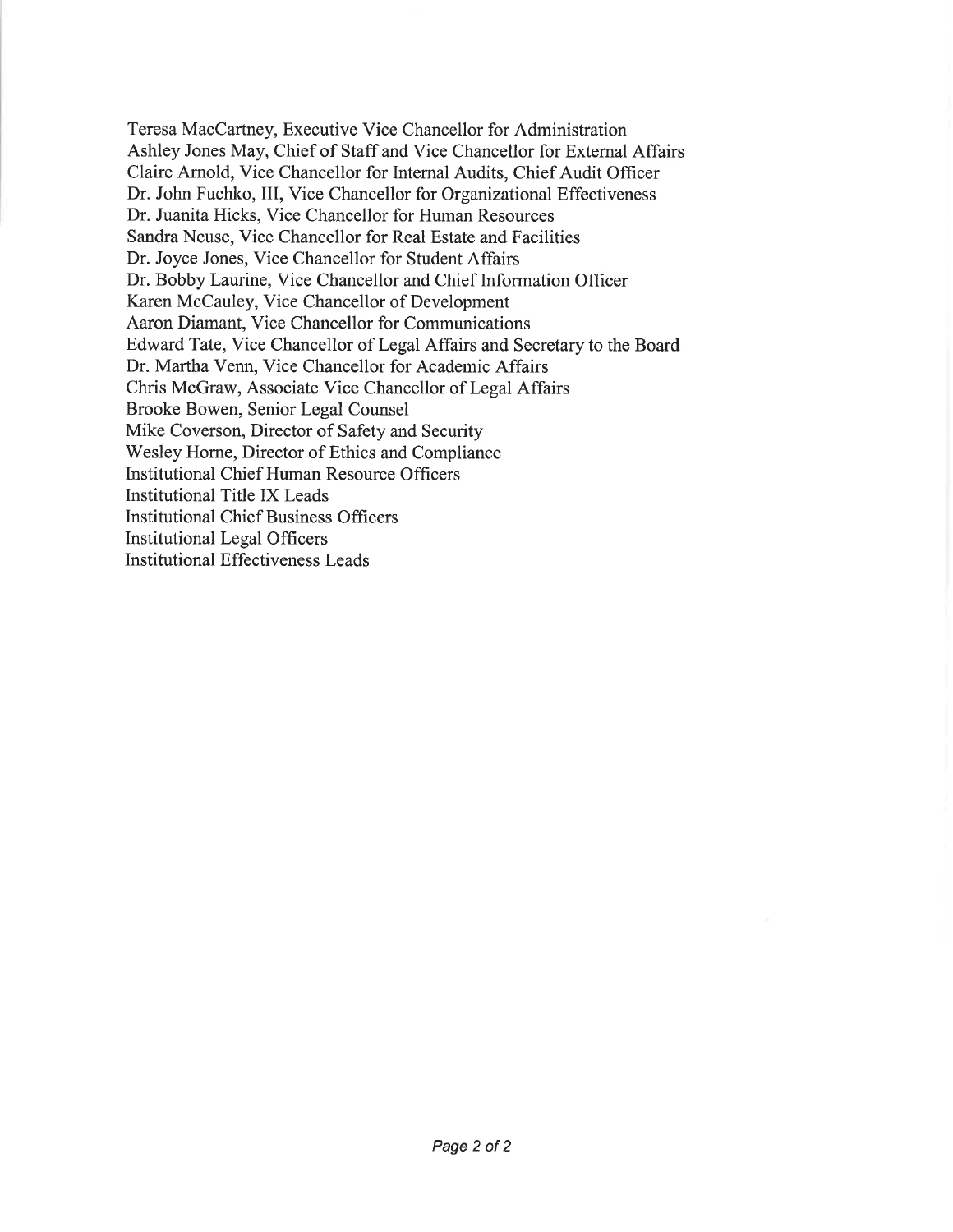# **Exhibit BOARD OF REGENTS POLICY MANUAL Revised Policies with Markup Meeting of January 12, 2021**

### **I. Revision to** *Policy Manual***: Section 6.3.5 - Trademarks**

### **POLICY LANGUAGE PRIOR TO REVISION**

### **6.3.5 Trademarks**

All trademarks of University System of Georgia (USG) institutions and those arising out of research by USG institutions constitute property of the Board of Regents of the University System of Georgia and shall be made in the name of the Board of Regents of the University System of Georgia. Applications for registration, use, and licensing of such trademarks shall be governed by the policies of the Board.

Trademarks arising out of research done by a USG institution pursuant to an agreement with a cooperative organization shall be the property of such cooperative organization and such organization may file all appropriate applications and other documents necessary to protect such trademarks and may exercise all other rights consistent with ownership of the trademarks.

Authorization by the Board of Regents shall be required for the private or commercial use by any person, firm, association, corporation, institution, or other entity of any trademark developed by or associated with the USG or any of its institutions.

The presidents of USG institutions are authorized to execute on behalf of the Board of Regents:

- 1. Certain applications for trademark and service mark registration;
- 2. Declarations of continuing use;
- 3. Declarations concerning use of specimens;
- 4. Conversions of applications from Principal to Supplemental Register;
- 5. Applications for renewal; and, 6. License agreements that permit the manufacture, sale, use, or distribution of services or goods bearing USG trademarks representative of the institution.

Notice of trademark and service mark applications shall be sent to the Chancellor within ten days after filing.

License agreements shall name the Board of Regents as licensor, and shall be effective for the period of time as specified in the agreement. All such license agreements shall be executed on forms approved by the Attorney General, and, if not, shall be null and void and of no effect whatsoever. Funds derived from such license agreements shall remain at the institution, shall be used for educational purposes, and shall not inure to the benefit of any individual. A signed or conformed copy of each license agreement shall be filed in the office of the chief business officer of the institution.

The content of licensing agreements authorized as aforesaid shall follow guidelines as established and promulgated by the Chancellor.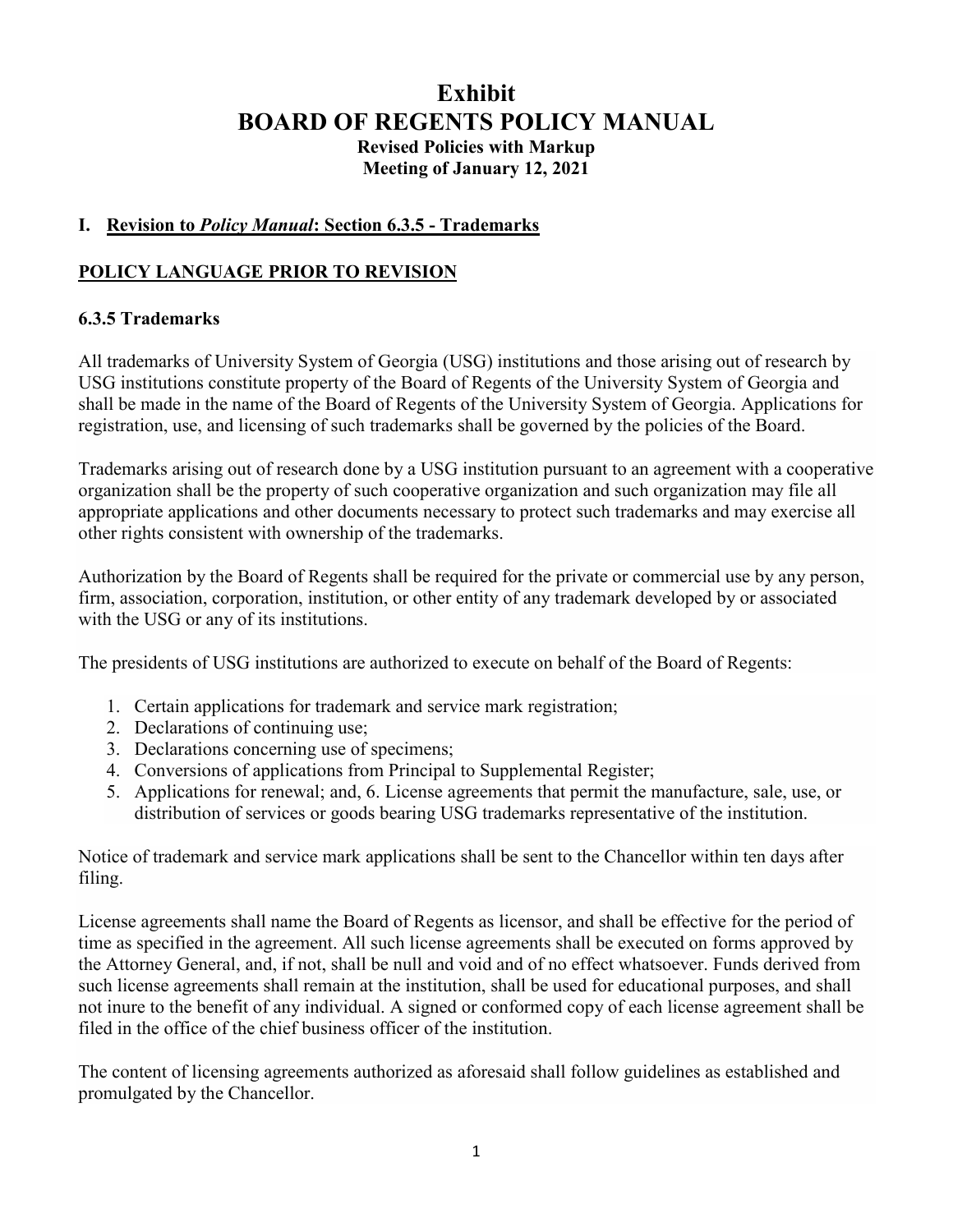## **TRADEMARK GUIDELINES (Adopted November 10, 1982, and modified February 13, 2008, pursuant to Board of Regents' Policies 6.2 and 6.3):**

- 1. Trademarks bearing reference to the University System of Georgia or any of its educational institutions shall not be depicted upon or affixed to any services, goods, or items in a manner which may cause embarrassment or ridicule to the Board of Regents or its institutions.
- 2. University system trademarks shall not be licensed for the manufacture, sale, promotion, advertisement, or distribution of the following services, items, materials, or articles:
	- a. alcoholic beverages
	- b. religious services, goods, or artifacts
	- c. sexually-oriented devices or goods
	- d. goods which make unfavorable reference to the race, sex, national origin, or handicap of any person
	- e. toilet seats and the like
	- f. any item which does not meet minimum standards of quality and good taste as determined solely by the Board of Regents

For purposes of this policy, the term trademark shall include all trademarks, trade names, seals, symbols, slogans, emblems, designs, and logotypes developed by or associated with the University System or any of its institutions or representatives of the same, whether registered, or not yet registered by the Board of Regents under federal and state trademark statutes.

### **REVISED POLICY LANGUAGE**

### **6.3.5 Trademarks**

All trademarks of University System of Georgia (USG) institutions and those arising out of research by USG institutions constitute property of the Board of Regents of the University System of Georgia and shall be made in the name of the Board of Regents of the University System of Georgia. Applications for registration, use, and licensing of such trademarks shall be governed by the policies of the Board.

Trademarks arising out of research done by a USG institution pursuant to an agreement with a cooperative organization shall be the property of such cooperative organization and such organization may file all appropriate applications and other documents necessary to protect such trademarks and may exercise all other rights consistent with ownership of the trademarks.

Authorization by the Board of Regents shall be required for the private or commercial use by any person, firm, association, corporation, institution, or other entity of any trademark developed by or associated with the USG or any of its institutions.

The presidents of USG institutions are authorized to execute on behalf of the Board of Regents:

- 1. Certain applications for trademark and service mark registration;
- 2. Declarations of continuing use;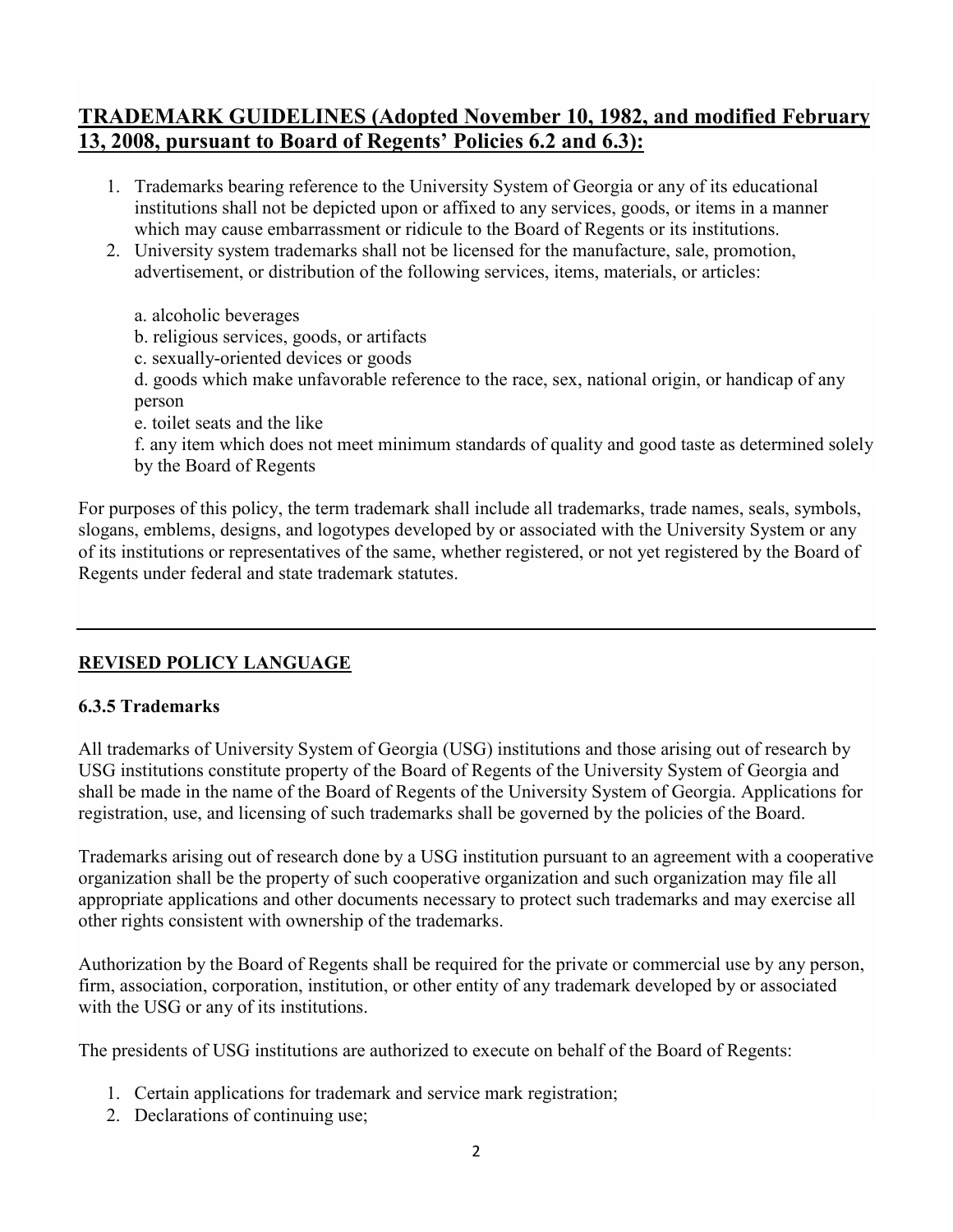- 3. Declarations concerning use of specimens;
- 4. Conversions of applications from Principal to Supplemental Register;
- 5. Applications for renewal; and,
- 6. License agreements that permit the manufacture, sale, use, or distribution of services or goods bearing USG trademarks representative of the institution.

Notice of trademark and service mark applications shall be sent to the Chancellor within ten days after filing.

License agreements shall name the Board of Regents as licensor, and shall be effective for the period of time as specified in the agreement. All such license agreements shall be executed on forms approved by the Attorney General, and, if not, shall be null and void and of no effect whatsoever. Funds derived from such license agreements shall remain at the institution, shall be used for educational purposes, and shall not inure to the benefit of any individual. A signed or conformed copy of each license agreement shall be filed in the office of the chief business officer of the institution.

The content of licensing agreements authorized as aforesaid shall follow the following guidelines:

- 1. Trademarks bearing reference to the University System of Georgia USG or any of its educational institutions shall not be depicted upon or affixed to any services, goods, or items in a manner which may cause embarrassment or ridicule to the Board of Regents or its institutions.
- 2. University system trademarks shall not be licensed for the manufacture, sale, promotion, advertisement, or distribution of the following services, items, materials, or articles:

### a. alcoholic beverages

ba. religious services, goods, or artifacts;

eb. sexually-oriented devices or goods;

dc. goods which make unfavorable reference to the race, sex, national origin, or handicap disability of any person:

ed. toilet seats and the like; or,

 $f_{\rm c}$  any item which does not meet minimum standards of quality and good taste as determined solely by the Board of Regents.

For purposes of this policy, the term trademark shall include all trademarks, trade names, seals, symbols, slogans, emblems, designs, and logotypes developed by or associated with the University System or any of its institutions or representatives of the same, whether registered, or not yet registered by the Board of Regents under federal and state trademark statutes.

### **II. Revision to** *Policy Manual***: Section 8.3.9.4 – Temporary Suspension for Violation of State or Federal Laws**

### **POLICY LANGUAGE PRIOR TO REVISION**

**8.3.9.4 Temporary Suspension for Violation of State or Federal Laws**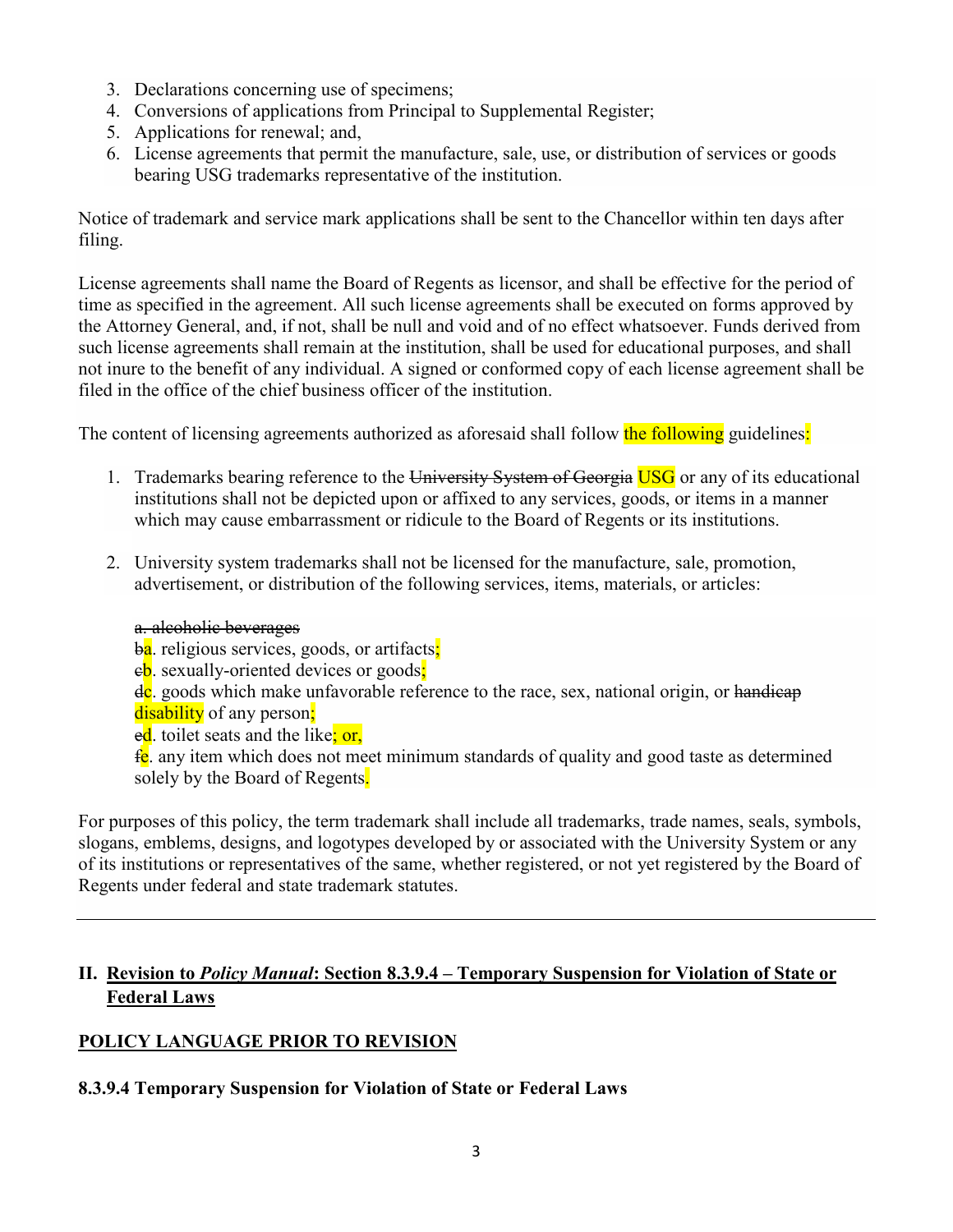When a faculty member of any USG institution is charged with the violation of a state or federal law, or is indicted for any such offense, a thorough review of the circumstances shall be carried out by the President or his or her designee.

In the event a faculty member is temporarily suspended, the administration shall immediately convene an ad hoc faculty committee or utilize the services of an appropriate existing faculty committee for the purpose of hearing an appeal by the faculty member. The appeal shall be submitted in writing in accordance with procedures to be established by the hearing committee, which shall render its decision within ten days from the conclusion of the hearing. Thereafter, the faculty member may apply for discretionary review under Board of Regents' Policy.

### **REVISED POLICY LANGUAGE**

### **8.3.9.4 Temporary Suspension for Violation of State or Federal Charges During Pendency of Criminal Charges**

When a faculty member of any USG institution is charged with the violation of a state or federal law, or is indicted for any such offense, a thorough review of the circumstances shall be carried out **promptly** by the President's appointed or his or her designee. If upon the completion of such review the President's designee determines that it is in the best interests of the institution, the faculty member may be temporarily suspended with or without pay.

In the event a faculty member is temporarily suspended, the faculty member may request a review within ten days of being notified of the decision. If the faculty member does so, the President administration shall immediately convene an ad hoc faculty committee or utilize the services of an appropriate existing faculty committee for the purpose of hearing an appeal by the faculty member reviewing the suspension. The appeal review shall be submitted conducted based on written submissions from the faculty member and the President's designee in writing and any additional materials that the committee finds to be appropriate in accordance with procedures to be established by the hearing committee, which shall render its decision within ten days after the date that the committee was convened from the conclusion of the hearing. The committee will recommend that the suspension either continue or cease. If it recommends that the suspension continue, it should also recommend whether the remainder of the suspension should be with or without pay. The President will then consider the committee's recommendations and promptly make a final decision regarding the suspension. The faculty member may thereafter apply for discretionary review of the institution's final decision under Board of Regents' Policy.

A suspension under this Policy shall not continue beyond resolution of the criminal charges / indictment, or the conclusion of the next succeeding semester after the initiation of the temporary suspension, whichever is sooner.

Should the initiation of disciplinary proceedings beyond a temporary suspension become appropriate, the institution may initiate such proceedings in accordance with other applicable policies either during or after the conclusion of the temporary suspension.

Throughout any investigation and resolution proceedings, a party shall receive written notice of the alleged misconduct, shall be provided an opportunity to respond, and shall be allowed to remain silent or otherwise not participate in or during the investigation and resolution process without an adverse inference resulting. If a party chooses to remain silent or otherwise not participate in an investigation, the investigation may still proceed and policy charges may still result and be resolved. Timely and equal